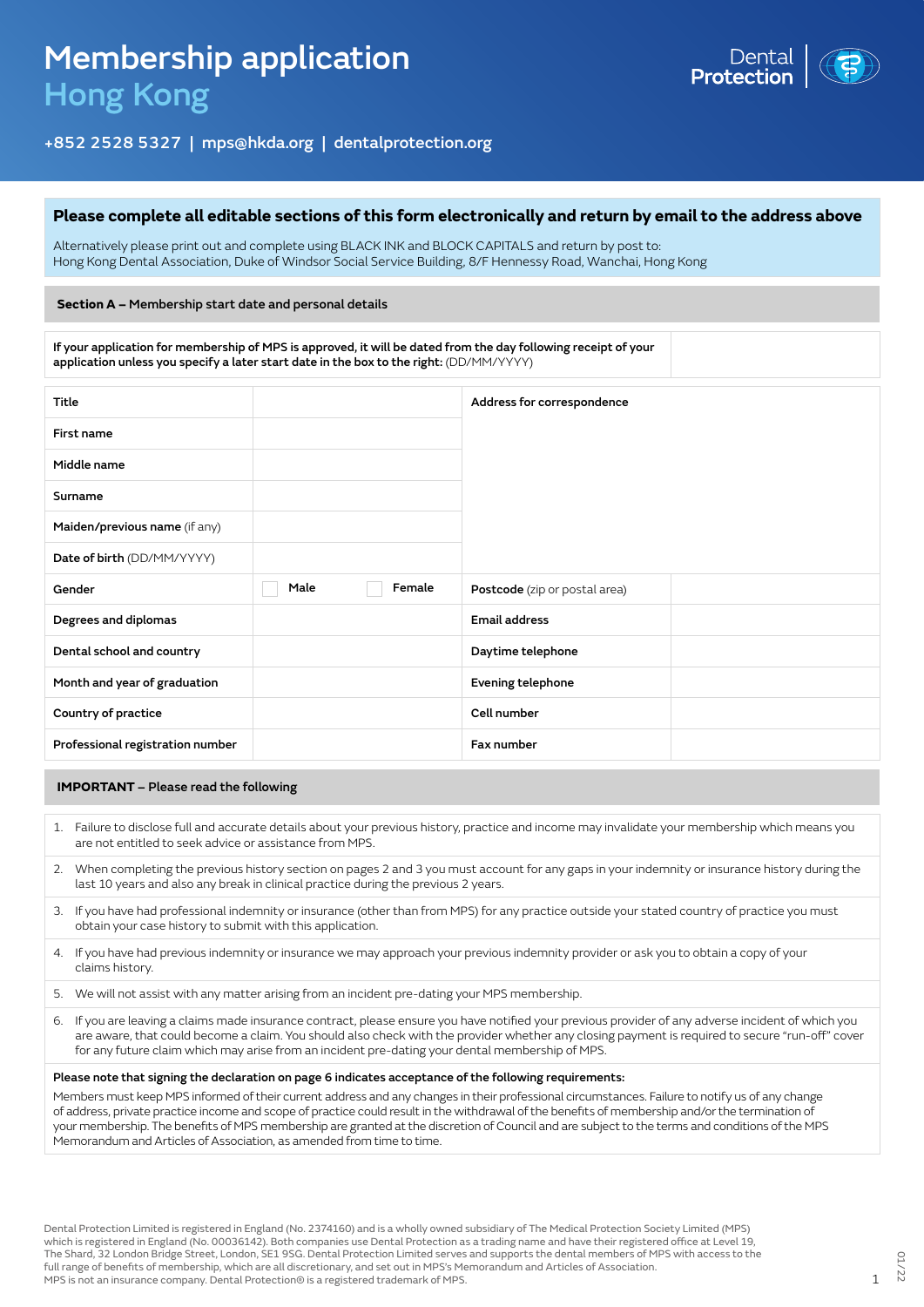|                                                 | Section B - Previous history (Please read the important information below) |                    |                          | result in the suspension and/or withdrawal of membership benefits and/or the cancellation and/or termination of membership.                                                                                                                                            | In this section you must include details of any matter in which you have been named or involved. Please include any pending, unresolved or<br>closed issues, even those already reported to MPS. If necessary please continue your answers on the enclosed pages. Please note that failure<br>to disclose full and accurate details about your previous history may delay your application and/or if you are accepted into membership could                       |
|-------------------------------------------------|----------------------------------------------------------------------------|--------------------|--------------------------|------------------------------------------------------------------------------------------------------------------------------------------------------------------------------------------------------------------------------------------------------------------------|-------------------------------------------------------------------------------------------------------------------------------------------------------------------------------------------------------------------------------------------------------------------------------------------------------------------------------------------------------------------------------------------------------------------------------------------------------------------|
|                                                 | 1. Have you had any professional indemnity/insurance before?               |                    | Yes (please go to $Q2$ ) |                                                                                                                                                                                                                                                                        | No (please go to $Q3$ )                                                                                                                                                                                                                                                                                                                                                                                                                                           |
|                                                 |                                                                            |                    |                          | previously a member of MPS, please give your membership number and your full name at the time (if it has changed).                                                                                                                                                     | 2. Please give the name of all other organisations and the dates during the last 10 years which you were a member or policyholder. If you were                                                                                                                                                                                                                                                                                                                    |
| Organisation                                    | From<br>(DD/MM/YYYY)                                                       | To<br>(DD/MM/YYYY) | MPS number               | Full name                                                                                                                                                                                                                                                              | Other membership or<br>policy number                                                                                                                                                                                                                                                                                                                                                                                                                              |
|                                                 |                                                                            |                    |                          |                                                                                                                                                                                                                                                                        |                                                                                                                                                                                                                                                                                                                                                                                                                                                                   |
| No<br>Yes                                       |                                                                            |                    |                          | employer, insurer or MDO indemnity)? (If in doubt please indicate YES.) If you answer YES please confirm the dates and reasons.                                                                                                                                        | 3. Have you at any stage practiced without professional indemnity during the last 10 years (ie please exclude any period(s) protected by state,                                                                                                                                                                                                                                                                                                                   |
| training that has been undertaken.<br>No<br>Yes |                                                                            |                    |                          |                                                                                                                                                                                                                                                                        | 4. Have there been any breaks in your clinical practice of more than 6 months in the last 2 years? (If in doubt please indicate YES.) If you answer<br>YES please confirm the dates and the reason for any gap. Please also provide details of any continuous professional development or refresher                                                                                                                                                               |
| any correspondence.<br>Yes No                   |                                                                            |                    |                          | 5. Have you ever previously been refused professional indemnity/insurance including a decline to renew or had it withdrawn/voided?                                                                                                                                     | (If in doubt please indicate YES.) If you answer YES please provide a summary in your own words providing dates and reasons, including copies of                                                                                                                                                                                                                                                                                                                  |
| No<br>Yes                                       |                                                                            |                    |                          | 6. Have you had any non-standard terms or conditions including a non-standard subscription or premium imposed on your professional<br>indemnity/insurance? If you answer YES please provide date and full details. (If necessary please continue on a separate sheet). |                                                                                                                                                                                                                                                                                                                                                                                                                                                                   |
| No<br>Yes                                       | necessary please continue on a separate sheet).                            |                    |                          |                                                                                                                                                                                                                                                                        | 7. In the last 10 years, have you had any complaint(s) arising out of your professional practice which has not been resolved at a local level (ie within<br>your own practice)? If you answer YES please provide full details of the complaint(s). The details must include: date of incident, factual summary<br>of the event, the extent of your involvement, country where the case was lodged, name of indemnifier and the final outcome of the incident. (If |

If you have answered YES to any of the above questions please provide details as requested. Use the enclosed pages if needed and include additional pages if required. Failure to disclose full and accurate details about your previous history may delay your application and/or if you are accepted into membership could result in the suspension and/or withdrawal of membership benefits and/or the cancellation and/or termination of membership.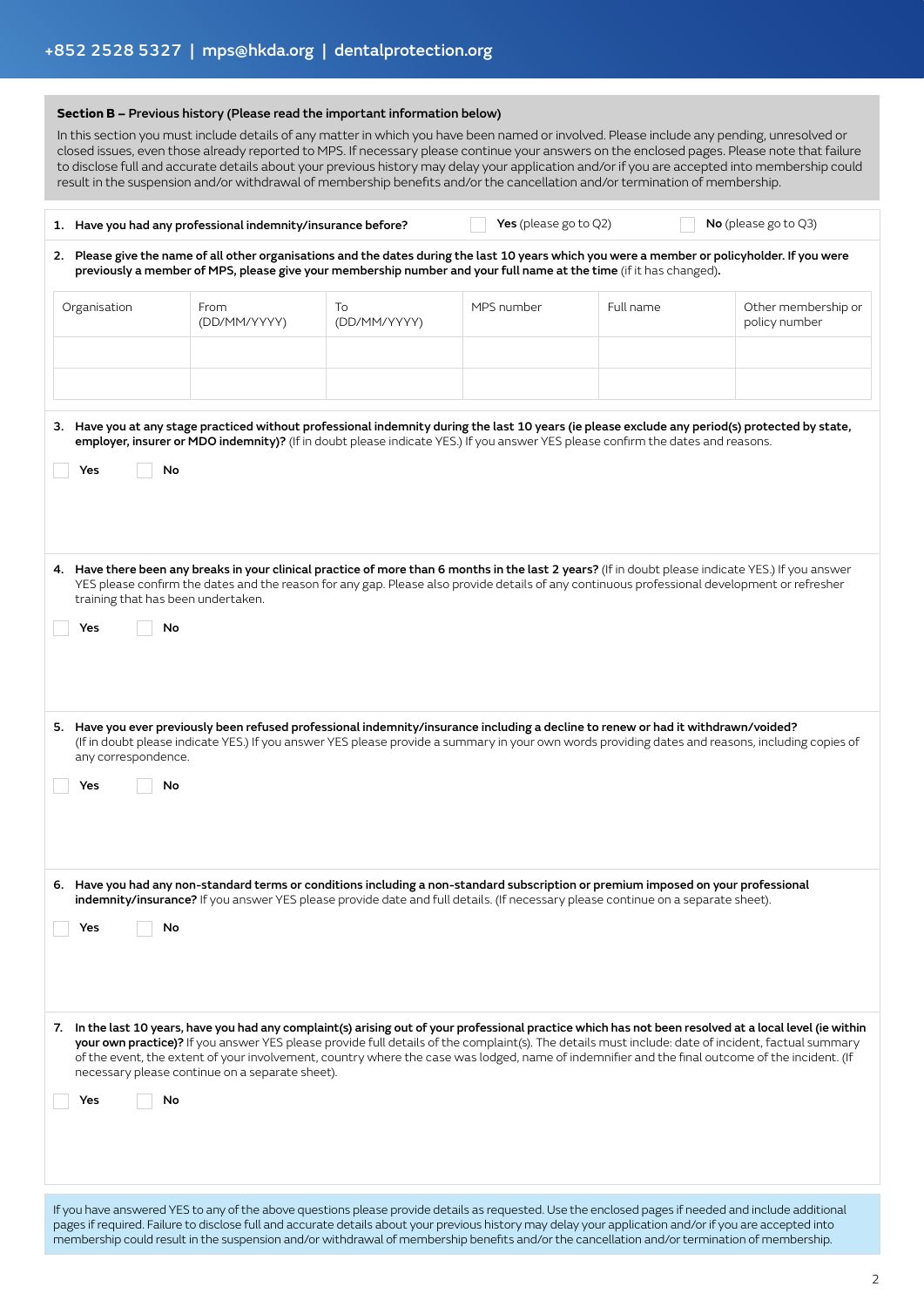# +852 2528 5327 | mps@hkda.org | dentalprotection.org

| 8. In the last 10 years have you been involved in any claim(s) for compensation or damages arising out of your professional practice regardless of<br>the outcome? If you answer YES please provide full details of the complaint(s). The details must include: date of incident, factual summary of the<br>event, the extent of your involvement, country where the case was lodged, name of indemnifier and the final outcome of the incident.<br>(If necessary please continue on a separate sheet). |
|---------------------------------------------------------------------------------------------------------------------------------------------------------------------------------------------------------------------------------------------------------------------------------------------------------------------------------------------------------------------------------------------------------------------------------------------------------------------------------------------------------|
| No<br>Yes                                                                                                                                                                                                                                                                                                                                                                                                                                                                                               |
|                                                                                                                                                                                                                                                                                                                                                                                                                                                                                                         |
|                                                                                                                                                                                                                                                                                                                                                                                                                                                                                                         |
|                                                                                                                                                                                                                                                                                                                                                                                                                                                                                                         |
| 9. Are you aware of any incident(s) that might become a claim? If you answer YES please provide full details of the incident(s). The details must<br>include: date of incident, factual summary of the event, the extent of your involvement, country where the case was lodged, name of indemnifier<br>and the current status of the incident(s). (If necessary please continue on a separate sheet).                                                                                                  |
| No<br>Yes                                                                                                                                                                                                                                                                                                                                                                                                                                                                                               |
|                                                                                                                                                                                                                                                                                                                                                                                                                                                                                                         |
|                                                                                                                                                                                                                                                                                                                                                                                                                                                                                                         |
|                                                                                                                                                                                                                                                                                                                                                                                                                                                                                                         |
| 10. Have you ever been the subject of a disciplinary inquiry or had practice privileges refused/withdrawn/made conditional by a health care                                                                                                                                                                                                                                                                                                                                                             |
| provider? If you answer YES please provide full details of the incident(s). The details must include: date of incident, factual summary of the event,<br>the extent of your involvement, country where the case was lodged, name of indemnifier and the current status of the incident(s). (If necessary<br>please continue on a separate sheet).                                                                                                                                                       |
| Yes<br>No                                                                                                                                                                                                                                                                                                                                                                                                                                                                                               |
|                                                                                                                                                                                                                                                                                                                                                                                                                                                                                                         |
|                                                                                                                                                                                                                                                                                                                                                                                                                                                                                                         |
|                                                                                                                                                                                                                                                                                                                                                                                                                                                                                                         |
|                                                                                                                                                                                                                                                                                                                                                                                                                                                                                                         |
| 11. Have you ever been subject to any referral, complaint, inquiry, investigation or hearing by any regulatory, licensing or registration body? If you<br>answer YES please provide full details. The details must include: date of incident, factual summary of the event, the extent of your involvement,<br>country where the case was lodged, name of indemnifier and the final outcome of the case. (If necessary please continue on a separate sheet).                                            |
| No<br>Yes                                                                                                                                                                                                                                                                                                                                                                                                                                                                                               |
|                                                                                                                                                                                                                                                                                                                                                                                                                                                                                                         |
|                                                                                                                                                                                                                                                                                                                                                                                                                                                                                                         |
|                                                                                                                                                                                                                                                                                                                                                                                                                                                                                                         |
|                                                                                                                                                                                                                                                                                                                                                                                                                                                                                                         |
| 12. Have you been cautioned by the police or convicted of any criminal offence? (You do not need to include spent/expired convictions, or minor<br>road traffic offences that did NOT involve alcohol or drugs) If you answer YES please provide full details. The details must include: date of<br>incident, full details of the offence, the final outcome or current position and was this reported to the regulatory body. (If necessary please<br>continue on a separate sheet).                   |
| No<br>Yes                                                                                                                                                                                                                                                                                                                                                                                                                                                                                               |
|                                                                                                                                                                                                                                                                                                                                                                                                                                                                                                         |
|                                                                                                                                                                                                                                                                                                                                                                                                                                                                                                         |
|                                                                                                                                                                                                                                                                                                                                                                                                                                                                                                         |
|                                                                                                                                                                                                                                                                                                                                                                                                                                                                                                         |
| 13. Are there any other issues of which MPS might reasonably need to be aware when considering your application for membership? (If in doubt<br>please indicate YES.) If you answer YES please provide all relevant information below. (If necessary please continue on a separate sheet).                                                                                                                                                                                                              |
| No<br>Yes                                                                                                                                                                                                                                                                                                                                                                                                                                                                                               |
|                                                                                                                                                                                                                                                                                                                                                                                                                                                                                                         |
|                                                                                                                                                                                                                                                                                                                                                                                                                                                                                                         |
|                                                                                                                                                                                                                                                                                                                                                                                                                                                                                                         |
|                                                                                                                                                                                                                                                                                                                                                                                                                                                                                                         |
| If you have answered YES to any of the above questions please provide details as requested. Use the enclosed pages if needed and include additional<br>pages if required. Failure to disclose full and accurate details about your previous history may delay your application and/or if you are accepted into                                                                                                                                                                                          |
| membership could result in the suspension and/or withdrawal of membership benefits and/or the cancellation and/or termination of membership.                                                                                                                                                                                                                                                                                                                                                            |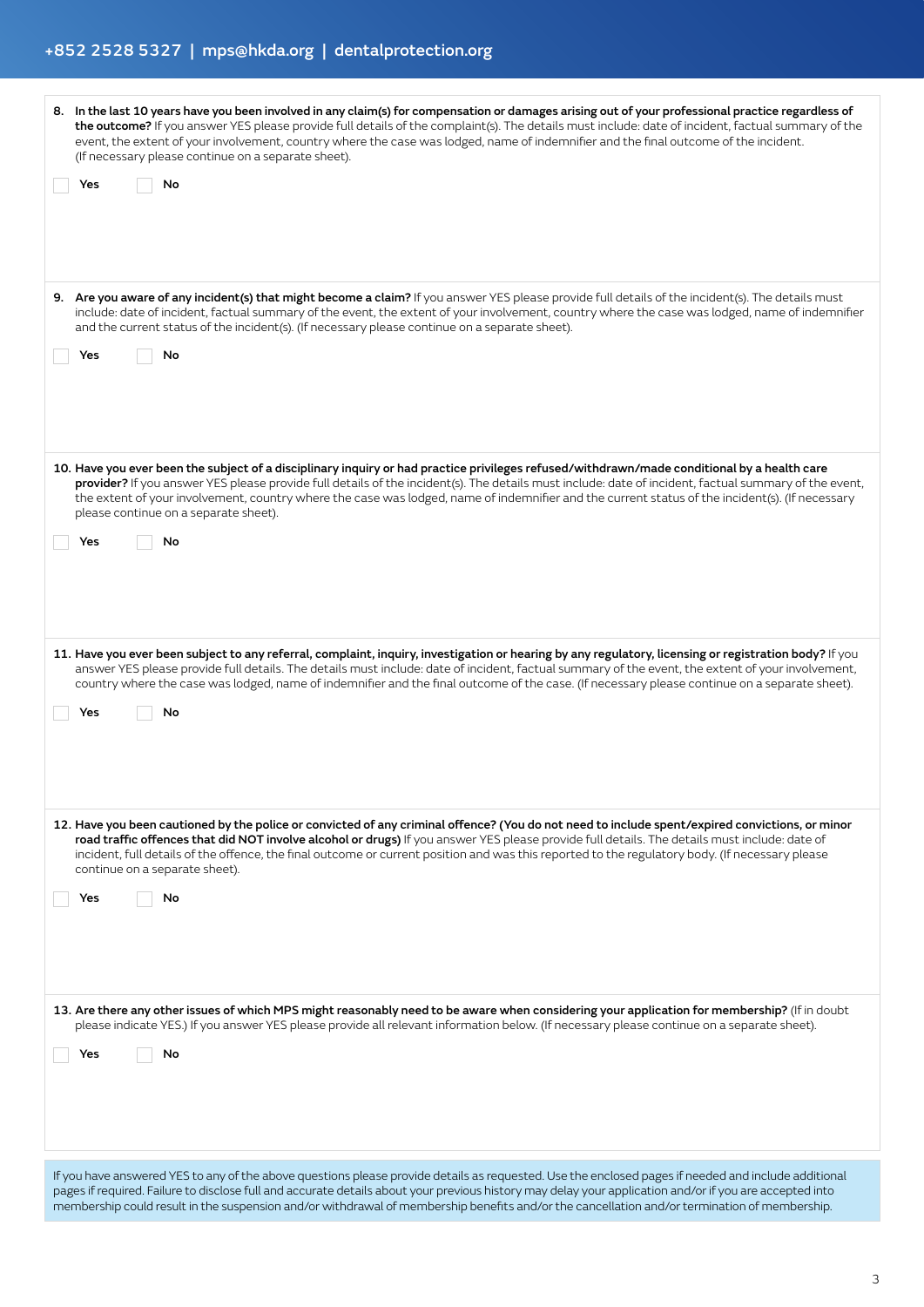# +852 2528 5327 | mps@hkda.org | dentalprotection.org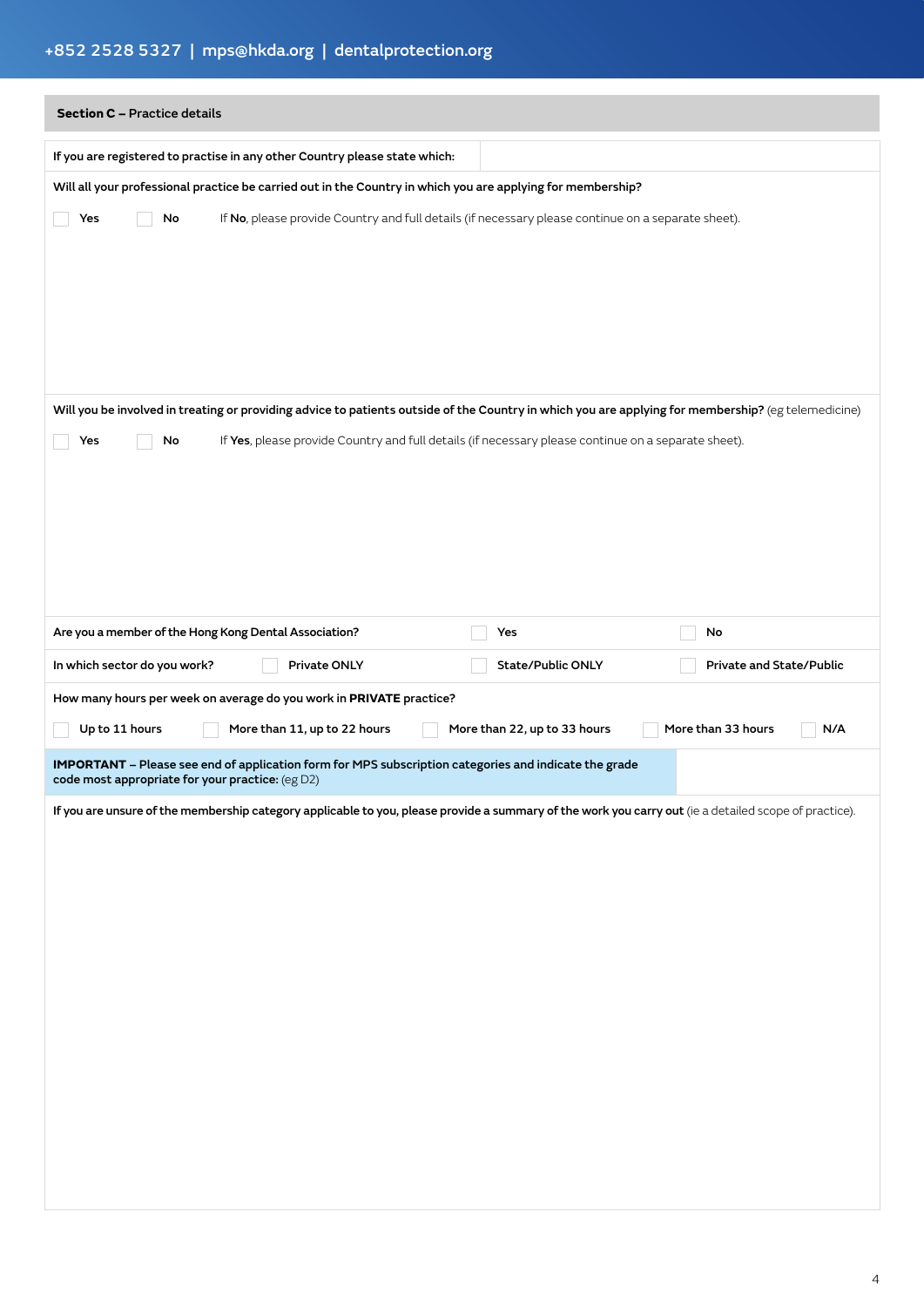### **Additional space for answers**

Please clearly indicate the question number that you are providing details for below.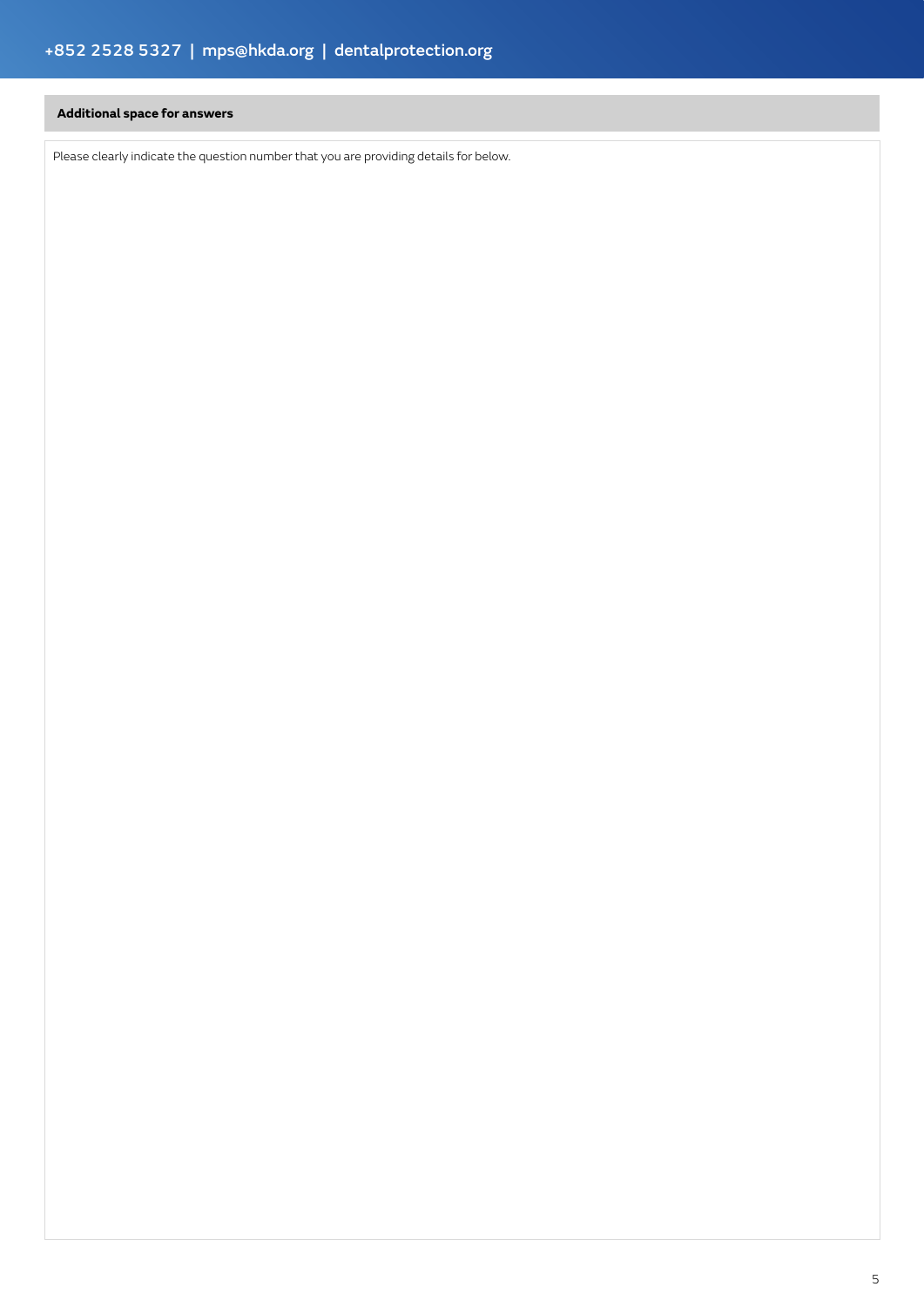#### **IMPORTANT** – Your Personal Information and Data

When interacting with MPS, you may choose to give MPS information about your criminal convictions and offences (including alleged offences), your health, race, ethnic origin, sex life, sexual orientation and trade union membership ('Special Category Data'). This happens where that information is relevant to your membership or the actual or potential provision of advice, assistance or indemnity. We may also receive Special Category Data about you from others in connection with membership or advice, assistance or indemnity (eg from a complainant, claimant, witness, expert, court or regulator).

To find out more about how we collect, use and handle your data including Special Category Data, please see the Privacy Statement on our website dentalprotection.org/privacy

#### When you tick the box below, you expressly consent to MPS processing your Special Category Data for the purposes of providing you with membership and its benefits (including assistance and indemnity).

#### I consent

You may withdraw consent to such processing by contacting MPS, but if you do so we will no longer be able to provide you with membership and its benefits.

| <b>IMPORTANT</b> - Please read, sign and add the current date below                                                                                                                                                                                               |                                                                                                                                                                                                                                               |  |
|-------------------------------------------------------------------------------------------------------------------------------------------------------------------------------------------------------------------------------------------------------------------|-----------------------------------------------------------------------------------------------------------------------------------------------------------------------------------------------------------------------------------------------|--|
|                                                                                                                                                                                                                                                                   |                                                                                                                                                                                                                                               |  |
| You wish to apply for membership of MPS subject to the Memorandum and                                                                                                                                                                                             |                                                                                                                                                                                                                                               |  |
| You understand that any failure to disclose full and accurate details may delay<br>your application and/or if you are accepted into membership could result<br>in the suspension and/or withdrawal of membership benefits and/or the                              | Please note this must                                                                                                                                                                                                                         |  |
| You understand that membership is not conferred automatically and is                                                                                                                                                                                              | be the current date                                                                                                                                                                                                                           |  |
| iv. You acknowledge that any subscription payments made are subject to<br>verification and that acceptance of a payment by MPS does not of itself<br>or correspondence.                                                                                           | Tick here if you are submitting additional sheets                                                                                                                                                                                             |  |
| You will inform us if your personal circumstances or scope of practice change.                                                                                                                                                                                    |                                                                                                                                                                                                                                               |  |
| We may seek information from other professional defence organisations,<br>insurance companies, employers, and/or other third parties in respect of<br>membership and that they may release to us such information.                                                | In order to provide you with the best possible service we<br>would like to inform you of other products and services<br>offered by us that we believe may be of interest to you.<br>To opt-in to receive such information, either via post or |  |
| email, please tick here.<br>vii. For the purposes of the Hong Kong law and the Personal Data (Privacy)<br>Ordinance (Cap. 486 of the Laws of Hong Kong), we may obtain, process,<br>retain and transfer your personal data as set out in the Privacy Statement on | You can contact us to update your marketing preferences.                                                                                                                                                                                      |  |
|                                                                                                                                                                                                                                                                   | Date                                                                                                                                                                                                                                          |  |

#### **Please tell us why you have chosen MPS – Your comments are important to us, please tick below**

|  | Personal recommendation                                     |
|--|-------------------------------------------------------------|
|  | Competitive subscription rates                              |
|  | MPS membership co-ordinator, please provide their initials: |
|  | Group arrangement                                           |
|  | Dissatisfaction with previous organisation                  |
|  | Other (please provide details)                              |
|  |                                                             |



#### **Dental Protection – Hong Kong**

Hong Kong Dental Association Duke of Windsor Social Service Building, 8/F 15 Hennessy Road, Wanchai, Hong Kong T +852 2528 5327 F +852 2529 0755 dentalprotection.org mps@hkda.org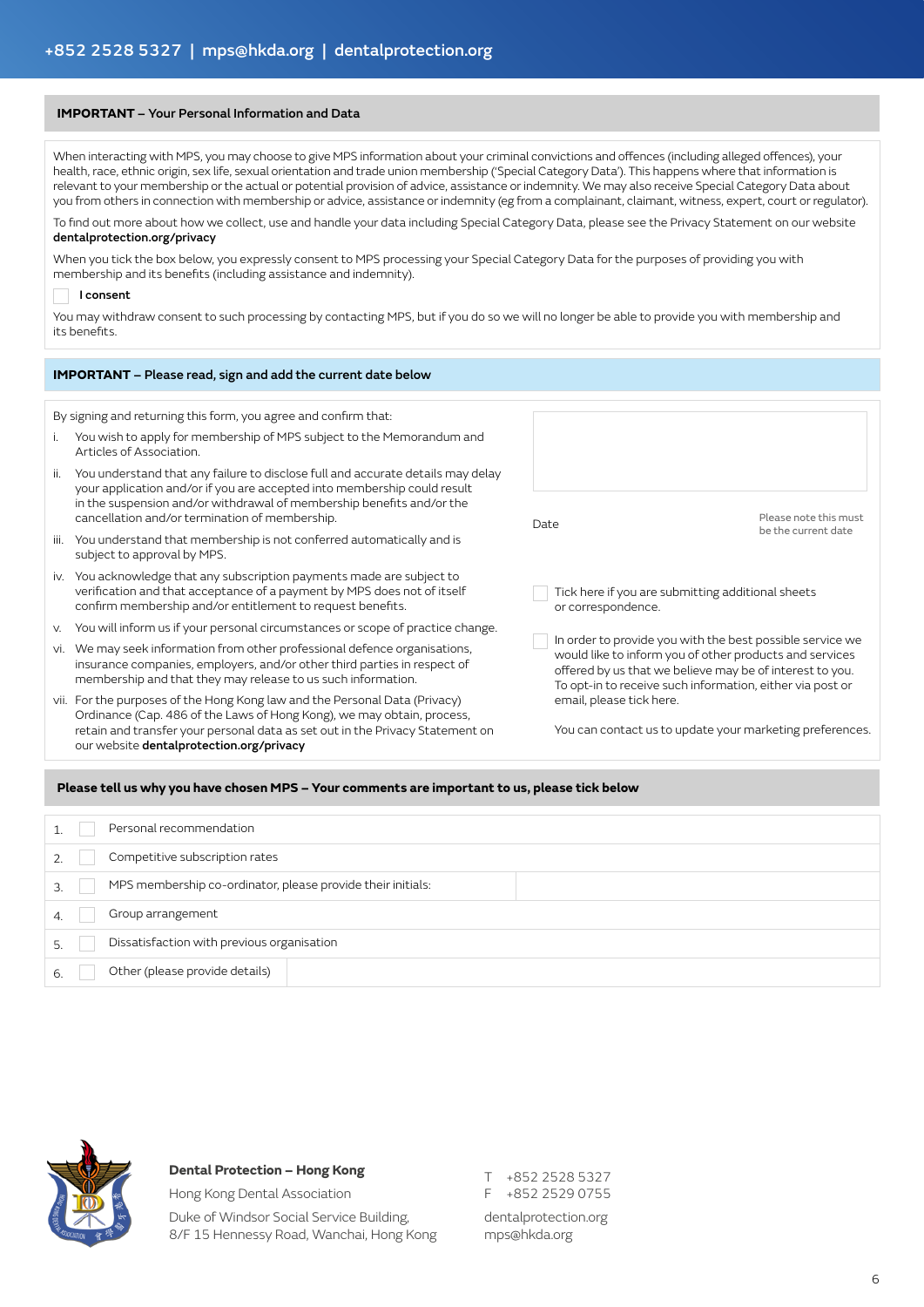# Membership grades Hong Kong



## +852 2528 5327 | mps@hkda.org | dentalprotection.org

Please ensure you are on the correct grade for the amount of hours you work per week. The hours you work should cover all your practice of dentistry involving any contact with or treatment of patients as well as related activities including consultations, advice, treatment planning, consent, record keeping, practice management etc. Members in specified procedure grades must include their hours from all areas of practice not just the time related to undertaking specified procedures.

**SCHEME MEMBERS:** Please note these rates apply only to members who remain current members of the Hong Kong Dental Association (HKDA) throughout the subscription year, and who pay their indemnity subscriptions via the HKDA.

| <b>GOVERNMENT/HOSPITAL AUTHORITY (HA) EMPLOYED DENTISTS TREATING HOSPITAL AUTHORITY PATIENTS -</b><br><b>EXCLUDING CLAIMS INDEMNITY*</b><br>The following grades have access to the benefits of membership, excluding the right to request assistance with claims except<br>where stated*. | <b>GRADE</b> |
|--------------------------------------------------------------------------------------------------------------------------------------------------------------------------------------------------------------------------------------------------------------------------------------------|--------------|
| No private dental activity (clinical or non-clinical) outside position as Government/HA employee - includes regulatory assistance                                                                                                                                                          | <b>DGO</b>   |
| No private dental activity (clinical or non-clinical) outside position as Government/HA employee - excludes regulatory assistance                                                                                                                                                          | <b>HJD</b>   |
| No private dental activity (clinical or non-clinical) outside position as Government/HA employee – includes regulatory assistance<br>Includes claims indemnity* and regulatory assistance for unpaid volunteer work in recognised charitable organisations                                 | DGI          |
| No private dental activity (clinical or non-clinical) outside position as Government/HA employee - excludes regulatory assistance<br>Includes claims indemnity* and regulatory assistance for unpaid volunteer work in recognised charitable organisations                                 | <b>HJP</b>   |

**EMPLOYER INDEMNIFIED DENTISTS – EXCLUDING CLAIMS INDEMNITY** (eg University, Dental School) The following grades have access to the benefits of membership, excluding the right to request assistance with claims except where stated<sup>\*</sup> **GRADE**

| Basic rate – no private or paid practice outside of employer indemnified position                                                                     | DGI        |
|-------------------------------------------------------------------------------------------------------------------------------------------------------|------------|
| Full rate – covering up to 150 hours/year of paid activity (*including private practice, report writing etc) outside employer<br>indemnified position | <b>DES</b> |

| <b>GENERAL DENTAL/PRIVATE PRACTICE GRADES - INCLUDING</b><br><b>CLAIMS INDEMNITY</b><br>The following grades have access to the benefits of membership, including the right<br>to request assistance with claims. | More than<br>33 hours<br>per week<br><b>GRADE</b> | $>22$ up to<br>33 hours<br>per week<br><b>GRADE</b> | $>11$ up to<br>22 hours<br>per week<br><b>GRADE</b> | Up to<br>11 hours<br>per week<br><b>GRADE</b> |
|-------------------------------------------------------------------------------------------------------------------------------------------------------------------------------------------------------------------|---------------------------------------------------|-----------------------------------------------------|-----------------------------------------------------|-----------------------------------------------|
| First year after graduation                                                                                                                                                                                       | YD1                                               | ZD4                                                 | ZD <sub>2</sub>                                     | ZD1                                           |
| Second year after graduation                                                                                                                                                                                      | YD <sub>2</sub>                                   | TD <sub>2</sub>                                     | YH <sub>2</sub>                                     | QD <sub>2</sub>                               |
| Full rate Practitioner - qualified three or more years                                                                                                                                                            | YD <sub>3</sub>                                   | TD <sub>3</sub>                                     | YH <sub>3</sub>                                     | QD <sub>3</sub>                               |

| Specified procedure grades                                                                                                                                                                                                                                                                                                                                                                                                                         |     |            |        |     |
|----------------------------------------------------------------------------------------------------------------------------------------------------------------------------------------------------------------------------------------------------------------------------------------------------------------------------------------------------------------------------------------------------------------------------------------------------|-----|------------|--------|-----|
| Specified procedures - Orthodontics<br>Fixed or removable orthodontics, in the absence of any specialist training and higher<br>registerable qualifications in orthodontics.                                                                                                                                                                                                                                                                       | 1SO | <b>TSO</b> | 250    |     |
| Specified procedures - Level 1<br>Placing of implants (excluding zygomatic implants) in the mandible or maxilla,<br>including the use of bone grafts but excluding sinus lifts or bone augmentation which<br>involves the floor of the sinus, or extra-oral bone harvesting.<br>NB. This grade also includes fixed or removable orthodontics, in the absence of any<br>specialist training and higher registerable qualifications in orthodontics. | 1SP | 15T        | $1$ SH | 1SO |

Dental Protection Limited is registered in England (No. 2374160) and is a wholly owned subsidiary of The Medical Protection Society Limited (MPS) which is registered in England (No. 00036142). Both companies use Dental Protection as a trading name and have their registered office at Level 19, The Shard, 32 London Bridge Street, London, SE1 9SG. Dental Protection Limited serves and supports the dental members of MPS with access to the full range of benefits of membership, which are all discretionary, and set out in MPS's Memorandum and Articles of Association. MPS is not an insurance company. Dental Protection® is a registered trademark of MPS.

10/21

1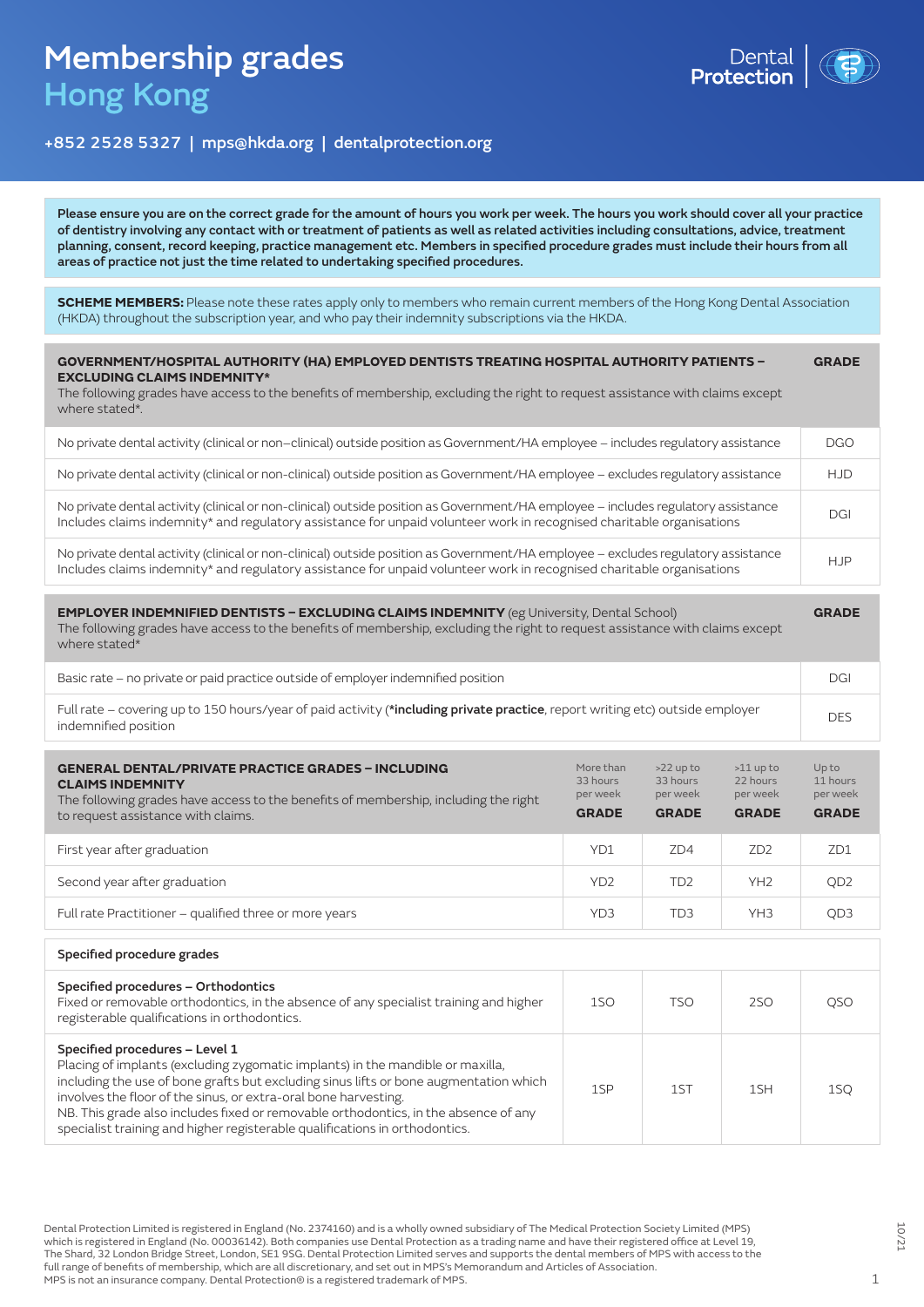| Specified procedures - Level 2<br>Placing of implants in mandible or maxilla, including sinus lifts or bone augmentation<br>which involves the floor of the sinus, but excluding extra-oral bone harvesting.                                                                                                                                                                                                                                                                                                                                                                                                                                                                  | 2SP        | 2ST | 2SH | 2SQ |
|-------------------------------------------------------------------------------------------------------------------------------------------------------------------------------------------------------------------------------------------------------------------------------------------------------------------------------------------------------------------------------------------------------------------------------------------------------------------------------------------------------------------------------------------------------------------------------------------------------------------------------------------------------------------------------|------------|-----|-----|-----|
| Specified procedures - Level 3<br>a) Bone harvesting from anywhere other than the mandible or maxilla<br>b) Any maxillofacial procedures (see definitions below)<br>Maxillofacial procedures<br>Surgical procedures extending beyond the dento-alveolar procedures as defined<br>above, and falling within the recognised specialty of oral and maxillofacial surgery<br>including (but not restricted to) procedures such as:<br>• Open reduction of complex fractures<br>• Advanced surgical treatment of malignancy and other pathology<br>• Osteotomies (maxilla and/or mandible)<br>· Surgery involving the salivary glands, neck, TMJ or orbital complex<br>Rhinoplasty | 3SP        | 3ST | 4SP | 3SQ |
| Non-Clinical Practice (no contact with patients)                                                                                                                                                                                                                                                                                                                                                                                                                                                                                                                                                                                                                              | <b>NCD</b> |     |     |     |

**DIRECT MEMBERS:** The Direct members rates apply to members who join Dental Protection/MPS directly, as opposed to membership through the Hong Kong Dental Association.

| <b>GENERAL DENTAL/PRIVATE PRACTICE GRADES - INCLUDING</b><br><b>CLAIMS INDEMNITY</b><br>The following grades have access to the benefits of membership, including the right<br>to request assistance with claims. | More than<br>33 hours<br>per week<br><b>GRADE</b> | $>22$ up to<br>33 hours<br>per week<br><b>GRADE</b> | $>11$ up to<br>22 hours<br>per week<br><b>GRADE</b> | Up to<br>11 hours<br>per week<br><b>GRADE</b> |
|-------------------------------------------------------------------------------------------------------------------------------------------------------------------------------------------------------------------|---------------------------------------------------|-----------------------------------------------------|-----------------------------------------------------|-----------------------------------------------|
| First year after graduation                                                                                                                                                                                       | D <sub>1</sub>                                    | D <sub>1</sub> T                                    | 2D1                                                 | D <sub>1</sub> Q                              |
| Second year after graduation                                                                                                                                                                                      | D <sub>2</sub>                                    | D <sub>2</sub> T                                    | D <sub>2</sub> H                                    | D <sub>2</sub> Q                              |
| Full rate Practitioner - qualified three or more years                                                                                                                                                            | D <sub>3</sub>                                    | D <sub>3</sub> T                                    | <b>MAD</b>                                          | LAD                                           |
| No private dental activity (clinical or non-clinical) outside position as Government<br>employee                                                                                                                  | <b>DGD</b>                                        |                                                     |                                                     |                                               |
| Basic rate - no private practice or other paid work                                                                                                                                                               | <b>DGF</b>                                        |                                                     |                                                     |                                               |
| Full rate – covering up to 150 hours/year of paid activity (including private practice,<br>report writing etc) outside employer indemnified position.                                                             | DGC.                                              |                                                     |                                                     |                                               |

| Specified procedure grades                                                                                                                                                                                                                                                                                                                                                                                                                                                                                                                                                                                                                                                    |                  |                  |                  |                  |
|-------------------------------------------------------------------------------------------------------------------------------------------------------------------------------------------------------------------------------------------------------------------------------------------------------------------------------------------------------------------------------------------------------------------------------------------------------------------------------------------------------------------------------------------------------------------------------------------------------------------------------------------------------------------------------|------------------|------------------|------------------|------------------|
| Specified procedures - Orthodontics<br>Fixed or removable orthodontics, in the absence of any specialist training and higher<br>registerable qualifications in orthodontics.                                                                                                                                                                                                                                                                                                                                                                                                                                                                                                  | <b>S10</b>       | <b>T10</b>       | <b>H10</b>       | Q1O              |
| Specified procedures - Level 1<br>Placing of implants (excluding zygomatic implants) in the mandible or maxilla,<br>including the use of bone grafts but excluding sinus lifts or bone augmentation which<br>involves the floor of the sinus, or extra-oral bone harvesting.<br>NB. This grade also includes fixed or removable orthodontics, in the absence of any<br>specialist training and higher registerable qualifications in orthodontics.                                                                                                                                                                                                                            | S <sub>1</sub> D | 41D              | S <sub>1</sub> H | <b>S10</b>       |
| Specified procedures - Level 2<br>Placing of implants in mandible or maxilla, including sinus lifts or bone augmentation<br>which involves the floor of the sinus, but excluding extra-oral bone harvesting.                                                                                                                                                                                                                                                                                                                                                                                                                                                                  | S <sub>2</sub> D | <b>STT</b>       | S <sub>2H</sub>  | S <sub>2</sub> Q |
| Specified procedures - Level 3<br>a) Bone harvesting from anywhere other than the mandible or maxilla<br>b) Any maxillofacial procedures (see definitions below)<br>Maxillofacial procedures<br>Surgical procedures extending beyond the dento-alveolar procedures as defined<br>above, and falling within the recognised specialty of oral and maxillofacial surgery<br>including (but not restricted to) procedures such as:<br>• Open reduction of complex fractures<br>• Advanced surgical treatment of malignancy and other pathology<br>• Osteotomies (maxilla and/or mandible)<br>• Surgery involving the salivary glands, neck, TMJ or orbital complex<br>Rhinoplasty | S <sub>3</sub> D | S <sub>4</sub> D | S <sub>3</sub> H | S <sub>3</sub> Q |